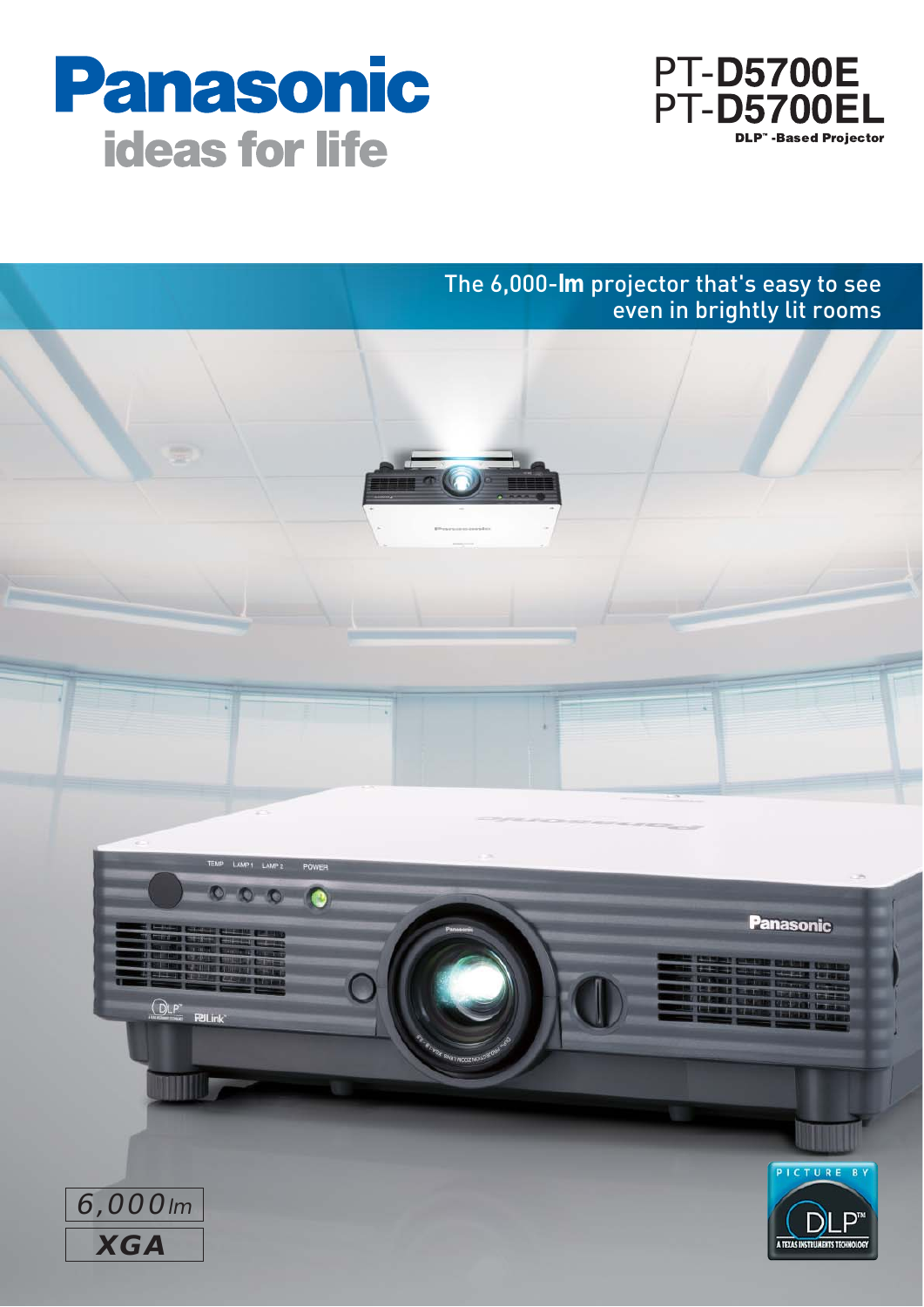# Further expanding reliability and picture quality

Panasonic's DLP™ system projectors have taken another step forward. Now they produce even better images while maintaining all of their highly reliable functions. Their 6,000-lm brightness delivers crisp, easy-to-see images even in brightly lit classrooms and meeting rooms, to make presentations easier to understand.



NEW PT-**D5700E** DLP™ Projector **High power brightness** 6,000**lm**

PT-**D5700EL**\*

 $*$ Without land



## High brightness and high picture quality

## $High-power 6,000-lm$  (NEW) System daylight view brightness



The PT-D5700E/D5700EL offer full 6,000 lumens of brightness, thanks to the newly developed AC lamp and more efficient reflectors and synthetic mirror. This enables crisp, sharp images even when projecting in a classroom, meeting room, or other location with ordinary daytime lighting.



## System daylight view (NEW)



The system daylight view function uses an image processing circuit to compensate for the loss of colour saturation that occurs when light reflects onto the screen from bright surroundings. It is especially effective for producing crisp, sharp images in dark portions containing gradation. The function can be adjusted in three steps.

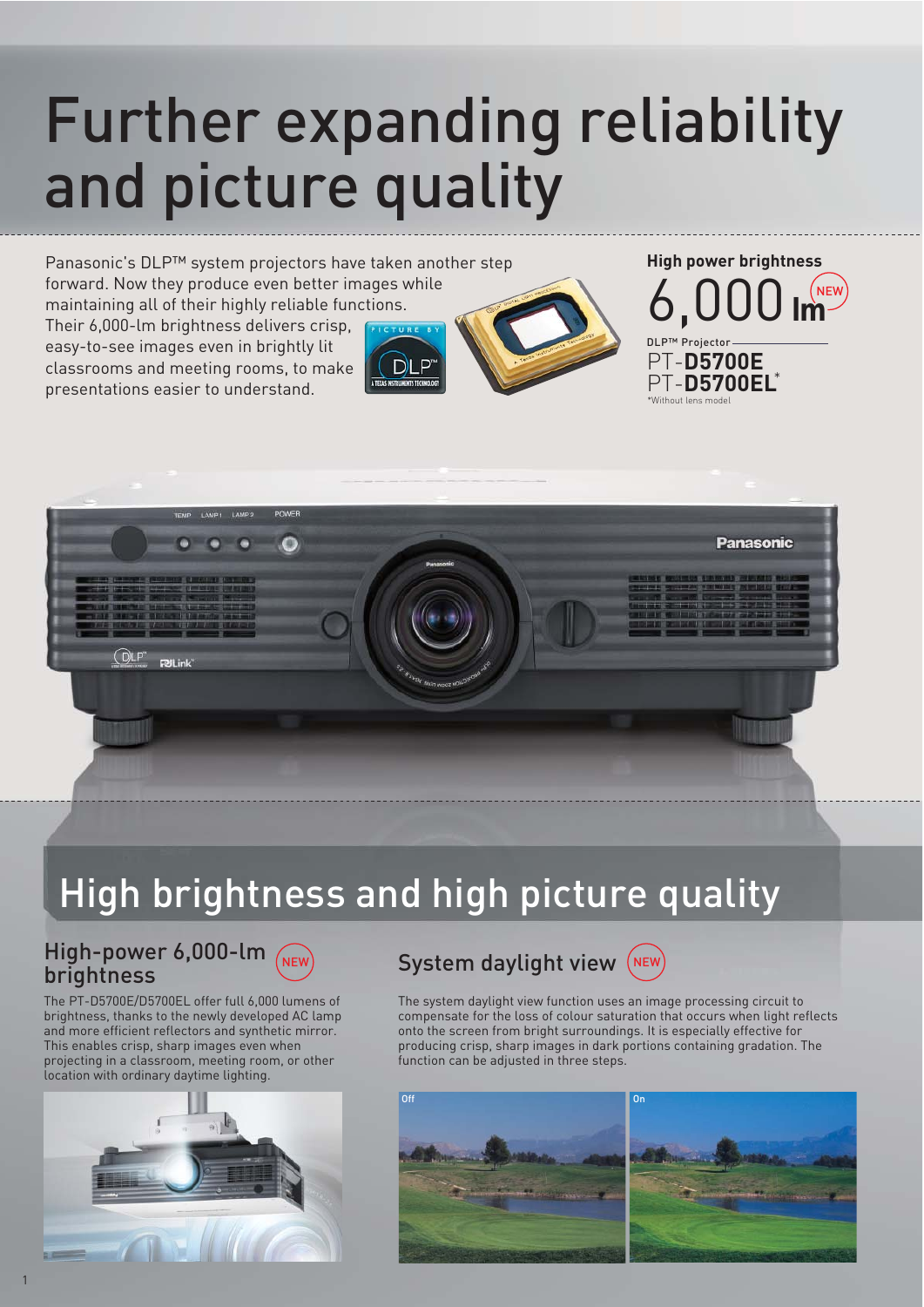

#### Vivid colour control

. . . . . . . . . . . . .

A unique control technology is used to maximise the colour segment areas of the colour wheel. Compared to conventional projectors, the brightness of each colour is increased by an average of about 15%. This results in sharper, clearer colour reproduction.

### Progressive cinema scan (3/2 Pulldown)

This interlace/progressive conversion technology automatically detects when the input signal is derived from filmed material and selects the optimum progressive processing method to assure faithful reproduction of the original image.

#### Full 10-bit picture processing

The use of a full 10-bit image processing system provides smooth tonal expression. For example, skin tones appear natural and true to life.

### 3D colour management system

Compensation provides optimal levels of colour saturation, hue, and brightness that were not possible with conventional projectors. Colours approach those of the original image, even on large-screen displays.

#### NEW CONVERSION NEW NOISE Reduction New IP conversion circuit

The PT-D5700E/D5700EL feature a new IP conversion circuit that produces more detailed images than our previous models.

## Dynamic sharpness control

-----------------

. . . . . . . . . .

The dynamic sharpness control circuit adjusts the video signal waveforms based on the difference in brightness of adjacent pixels for a sharp, clear picture that is relatively unaffected by signal noise.

## More effective

Images are noticeably clearer, thanks to higher-performance frame noise reduction, which lowers image graininess, and improved MPEG noise reduction, which suppresses the block noise and mosquito noise that are common in fast-action scenes.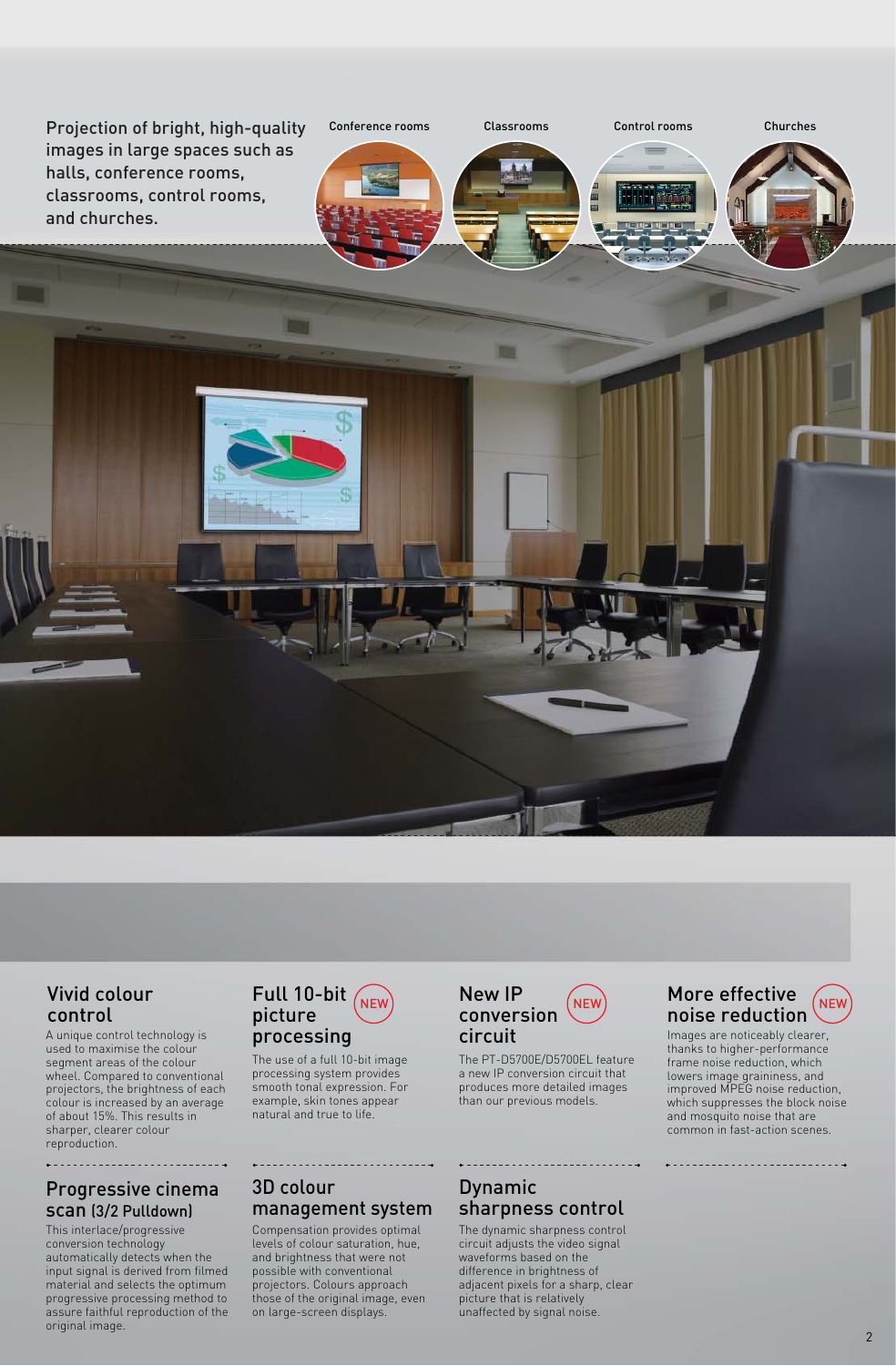## Excellent reliability



## Dual lamp system

The use of two lamp systems increases brightness and eliminates the need to interrupt a presentation if a lamp burns out (in dual lamp operation mode).



## Flexible system installation

Built-in multi-screen support system



#### •Edge blending function

This function controls luminance at the edges where screens overlap. By eliminating unnatural screen joints, it produces uniformly attractive multi-screen displays.

#### •Colour matching function

The Colour Matching function corrects the subtle variations in colour reproduction between projectors. Originally developed ''adjustment assist'' software quickly and precisely optimises images, so the colours on each screen are uniformly reproduced.

#### •Digital image enlarging

Images are enlarged up to 10 times (horizontally and vertically) without having to use any additional devices.

#### Lens-centered design

A lens-centered, symmetrical design provides flexible system layout, eliminating the need for any special considerations when planning the installation site.

#### Horizontal/ Vertical lens shift

A wide adjustment range of the horizontal/ vertical lens shift assures distortion free images and adds convenience and versatility. (Horizontal : manual, Vertical : powered)



#### Optional lenses for various venues

Five optional lenses with different throw distances are available in addition to the supplied lens. These powered zoom/focus lenses enable the projectors to perform superbly in an array of projection environments.

#### $N_{\text{new}}$  Horizontal/  $N_{\text{new}}$  Web browser control/ monitoring and e-mail message alert

Anybody can operate the PT-D5700E/ D5700EL by remote control or monitor its status over a LAN network, because it is all done using the computer's familiar Web browser. Furthermore, the PT-D5700E/ D5700EL sends an E-mail message to notify the operator when an error has occurred, or a lamp needs to be replaced.



## Multiple terminals

The PT-D5700E/D5700EL has an array of terminals-two RGB inputs including a 5-BNC connector, serial in/out, one S-video inputs, two remote in, one remote out, DVI-D and control capability-to support a broad range of projection needs HDCP. (High-Bandwidth Digital Content Protection) compliant. Using the serial terminal(RS232C),it is also possible to connect and operate AMX and Crestron control systems with ease.



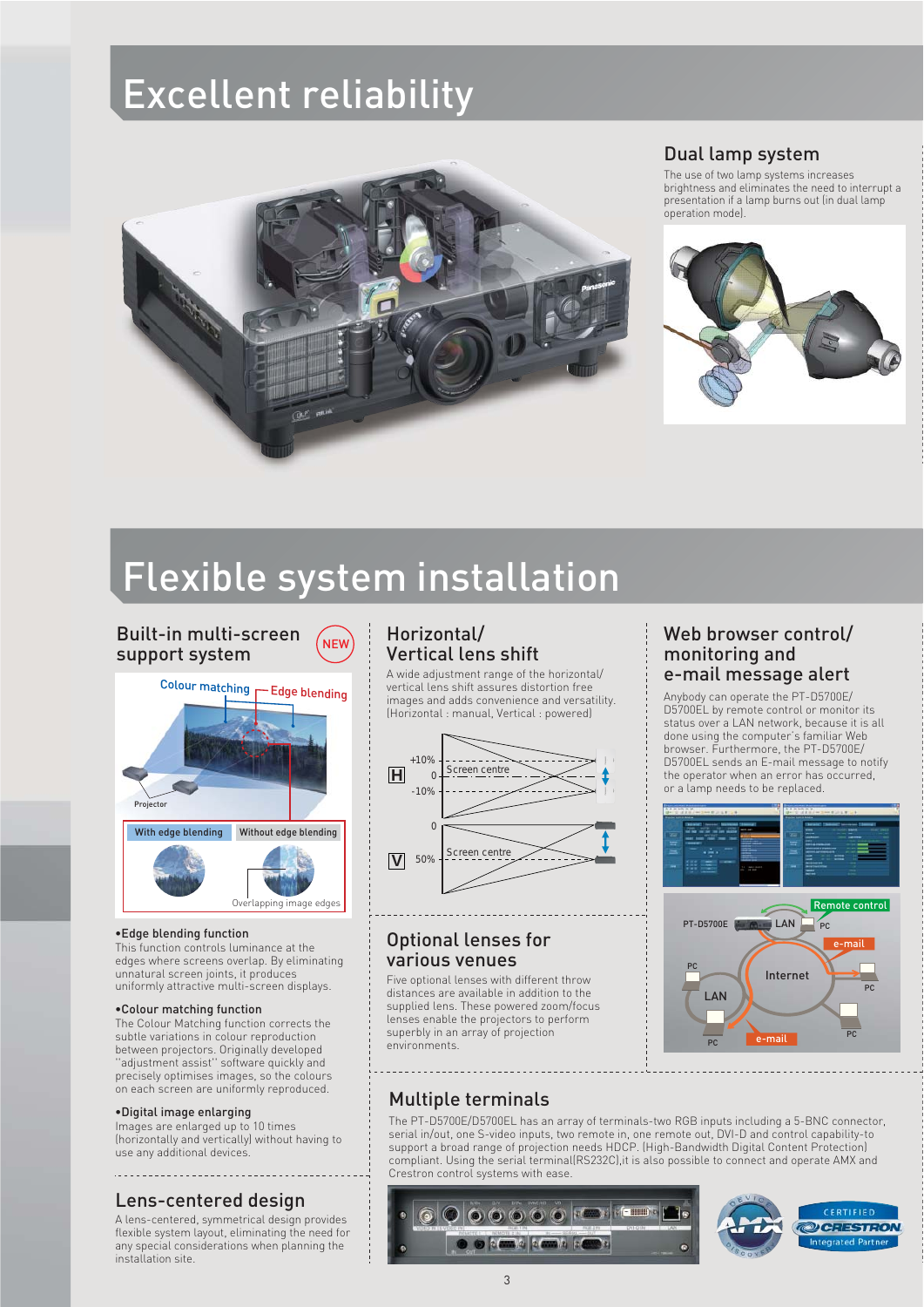## AC lamp



Newly developed AC lamps with full 275 watts of power offer excellent brightness and greater reliability than other types. A new lamp drive system also lowers the stress on the lamp electrodes while the lamps are lit. The new lamps have a lifetime of approximately 3,000 hours\*, which is reassuring for applications where the projector is frequently used. The AC lamps also minimise colour irregularities.

\*with lamp mode: low



## Liquid-cooling system

Panasonic's original liquid-cooling system directly cools the DLP™ chip, which extends PT-D5700E/D5700EL performance and attains a high level of reliability. It also enables operation in temperatures up to 45˚C/113 ˚F for use in a wider variety of environments, and maintains a more stable performance even in harsh conditions while keeping the operating sound down to a quiet 29 dB\*

\*with lamp mode: low



### Micro cut filter

A filter in the air intake section traps dust particles that are 10 microns\* or larger. By capturing approximately 7 times as much dust as conventional filters, it guards against optical blocks and reduces the penetration of dust into

to the interior to provide stable operation by, for example, preventing drops in brightness. \*10-micron dust = lint, pollen, etc.



#### Dustproof design with sealed optical block

The effect of dust has been minimised by completely sealing the optical block.The dustfree design helps ensure that this DLP™ projector will continue to deliver crisp, sharp, high-resolution images over an extended service life.

### PJLink™ compatibility

The LAN terminals support PJLink™ class 1 connection. Control with the same specifications is also possible when used in a multi-projector system with projectors of another brand.



### Easy lens replacement

The PT-D5700E/D5700EL uses the bayonet

system, so lenses attach and detach with one-touch ease.



#### **NEW** Control panel and wireless remote control

The rear control panel allows for easy operation when the PT-D5700E/ D5700EL is set on a desk or floor. New wireless remote control with longer transmission capacity of 30 m.

### Other valuable features

#### Mechanical lens shutter

A mechanical lens shutter minimises annoying light leakage when the PT-D5700E/ D5700EL is on standby or temporarily not in use, such as during a meeting.

### Direct power off

Built-in capacitor provides power to cool the internal parts. This means that you can switch off the room's main power as soon as the presentation ends. PT-D5700E/D5700EL doesn't make you wait around and helps minimise lamp damage.

#### Flexible angle setting

The PT-D5700E/ D5700EL can be rotated vertically. This means you can install it at any upand-downangle you wish to accommodate different installation conditions.



#### Easy replacement of dust filter and lamp

Dust filter is replaced from the side and lamps are replaced from the back panel. Both of them are replaced very easily even when PT-D5700E/D5700EL is installed.

## Others

- •ID assignment for up to 65 units
- •Coordinated group control for up to 26 groups (A-Z)
- •Digital vertical keystone correction
- •Built-in test pattern
- •Selectable 9-language on-screen menu (English, German, French, Spanish, Italian, Russian,Japanese, Chinese, Korean)
- •Anti-theft features with chain opening

The PT-D5700EL delivers the same performance as the PT-D5700E, but comes without lens. Combine it with an optional lens to get the exact performance you need according to usage and operating conditions.

## Ecology-conscious design

Panasonic works from every angle to minimise environmental impact in the product design, production and delivery processes, and in the performance of the product during its life cycle. The PT-D5700E/D5700EL reflects the following ecological considerations.

- No halogenated flame retardants are used in the cabinet.
- The packing case and operating manual are made from recycled paper.
- Lamp power switching further reduces power consumption.
- Auto Power Save activates standby mode when no signal is input.

#### 4